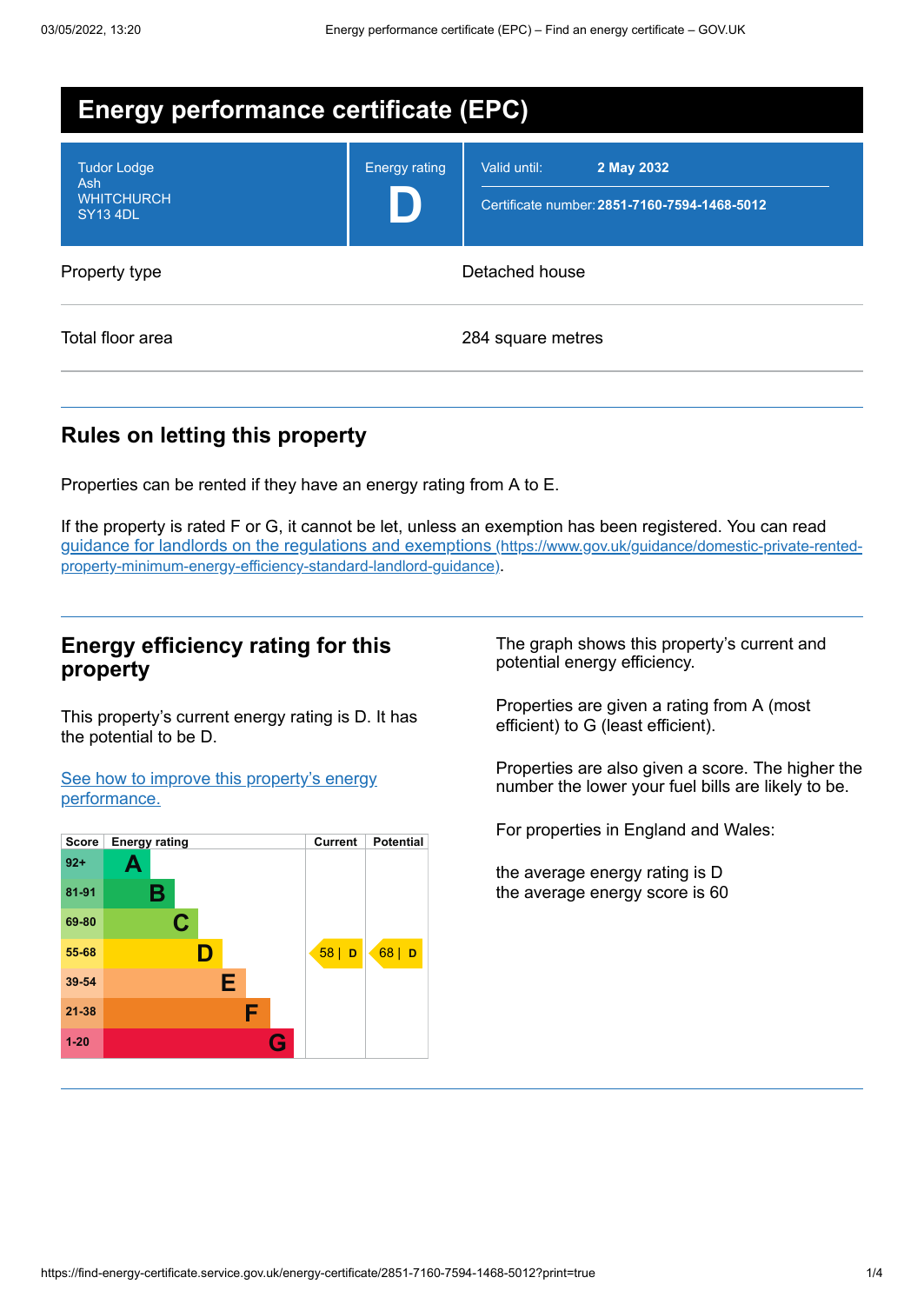# **Breakdown of property's energy performance**

This section shows the energy performance for features of this property. The assessment does not consider the condition of a feature and how well it is working.

Each feature is assessed as one of the following:

- very good (most efficient)
- good
- average
- poor
- very poor (least efficient)

When the description says "assumed", it means that the feature could not be inspected and an assumption has been made based on the property's age and type.

| <b>Feature</b>       | <b>Description</b>                              | Rating    |
|----------------------|-------------------------------------------------|-----------|
| Wall                 | Cavity wall, as built, insulated (assumed)      | Good      |
| Roof                 | Pitched, 200 mm loft insulation                 | Good      |
| Roof                 | Roof room(s), insulated (assumed)               | Good      |
| Window               | Fully double glazed                             | Average   |
| Main heating         | Boiler and radiators, oil                       | Average   |
| Main heating control | Programmer, room thermostat and TRVs            | Good      |
| Hot water            | From main system, no cylinder thermostat        | Poor      |
| Lighting             | Low energy lighting in 93% of fixed outlets     | Very good |
| Floor                | Solid, no insulation (assumed)                  | N/A       |
| Floor                | To unheated space, limited insulation (assumed) | N/A       |
| Secondary heating    | Room heaters, anthracite                        | N/A       |

### **Primary energy use**

The primary energy use for this property per year is 175 kilowatt hours per square metre (kWh/m2).

| <b>Environmental impact of this</b><br>property                                                        |                 | This property produces                                                                                                                                        | 14.0 tonnes of CO2 |
|--------------------------------------------------------------------------------------------------------|-----------------|---------------------------------------------------------------------------------------------------------------------------------------------------------------|--------------------|
| This property's current environmental impact<br>rating is E. It has the potential to be D.             |                 | This property's potential<br>production                                                                                                                       | 10.8 tonnes of CO2 |
| Properties are rated in a scale from A to G<br>based on how much carbon dioxide (CO2) they<br>produce. |                 | By making the recommended changes, you<br>could reduce this property's CO2 emissions by<br>3.2 tonnes per year. This will help to protect the<br>environment. |                    |
| Properties with an A rating produce less CO2                                                           |                 |                                                                                                                                                               |                    |
| than G rated properties.                                                                               |                 | Environmental impact ratings are based on<br>assumptions about average occupancy and                                                                          |                    |
| An average household<br>produces                                                                       | 6 tonnes of CO2 | energy use. They may not reflect how energy is<br>consumed by the people living at the property.                                                              |                    |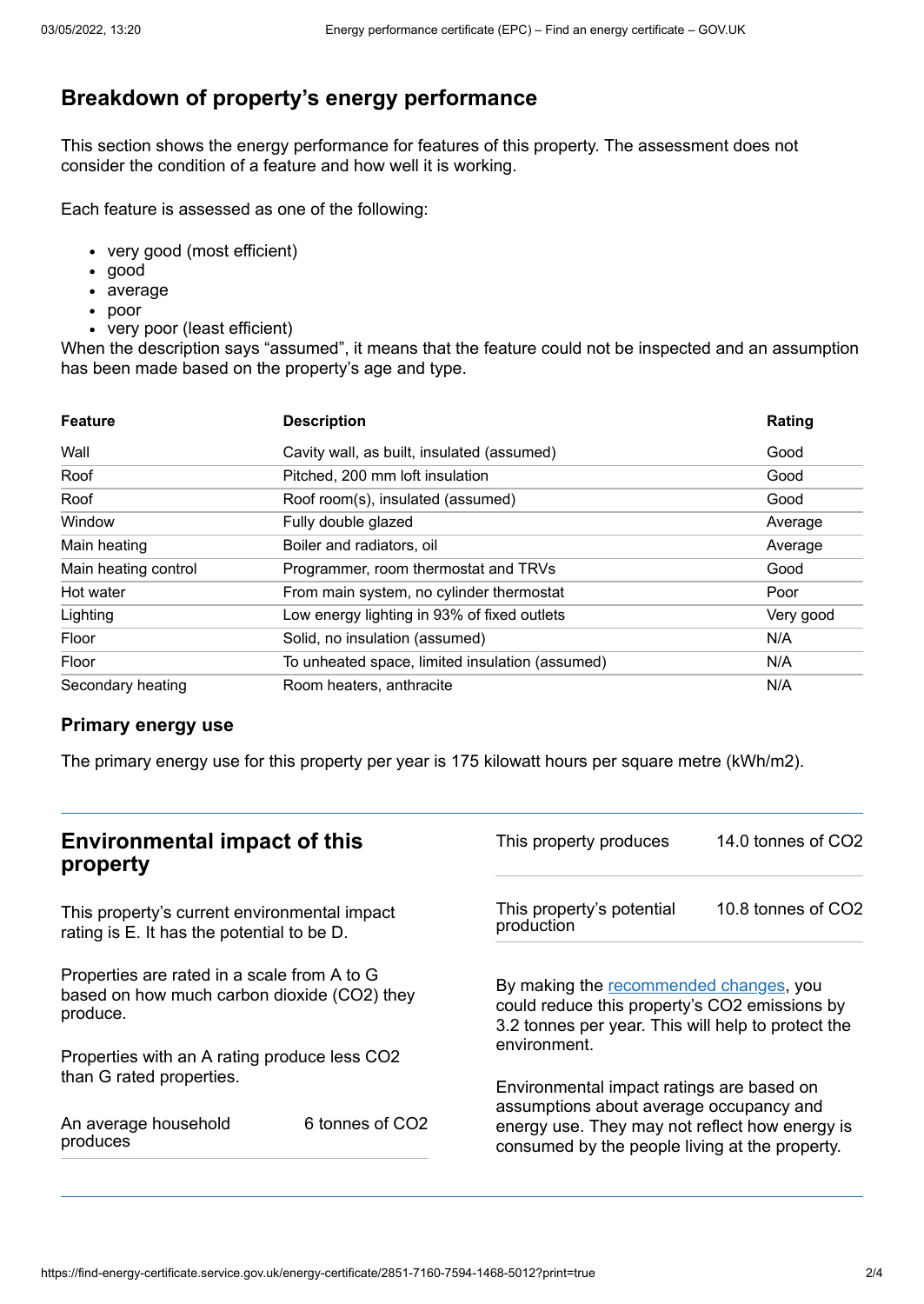# <span id="page-2-0"></span>**Improve this property's energy performance**

By following our step by step recommendations you could reduce this property's energy use and potentially save money.

Carrying out these changes in order will improve the property's energy rating and score from D (58) to D (68).

| <b>Step</b>                       | <b>Typical installation cost</b> | <b>Typical yearly saving</b> |
|-----------------------------------|----------------------------------|------------------------------|
| 1. Floor insulation (solid floor) | £4,000 - £6,000                  | £114                         |
| 2. Hot water cylinder thermostat  | £200 - £400                      | £99                          |
| 3. Solar water heating            | £4,000 - £6,000                  | £46                          |
| 4. Solar photovoltaic panels      | £3,500 - £5,500                  | £343                         |

### **Paying for energy improvements**

Find energy grants and ways to save energy in your home. [\(https://www.gov.uk/improve-energy-efficiency\)](https://www.gov.uk/improve-energy-efficiency)

## **Estimated energy use and potential savings**

| Estimated yearly energy<br>cost for this property | £1949 |
|---------------------------------------------------|-------|
| Potential saving                                  | £259  |

The estimated cost shows how much the average household would spend in this property for heating, lighting and hot water. It is not based on how energy is used by the people living at the property.

The potential saving shows how much money you could save if you complete each [recommended](#page-2-0) step in order.

For advice on how to reduce your energy bills visit Simple Energy Advice [\(https://www.simpleenergyadvice.org.uk/\)](https://www.simpleenergyadvice.org.uk/).

### **Heating use in this property**

Heating a property usually makes up the majority of energy costs.

### **Estimated energy used to heat this property**

| <b>Type of heating</b>    | <b>Estimated energy used</b>           |
|---------------------------|----------------------------------------|
| <b>Space heating</b>      | 29058 kWh per year                     |
| Water heating             | 3456 kWh per year                      |
| insulation                | Potential energy savings by installing |
| <b>Type of insulation</b> | Amount of energy saved                 |
| Loft insulation           | 58 kWh per year                        |